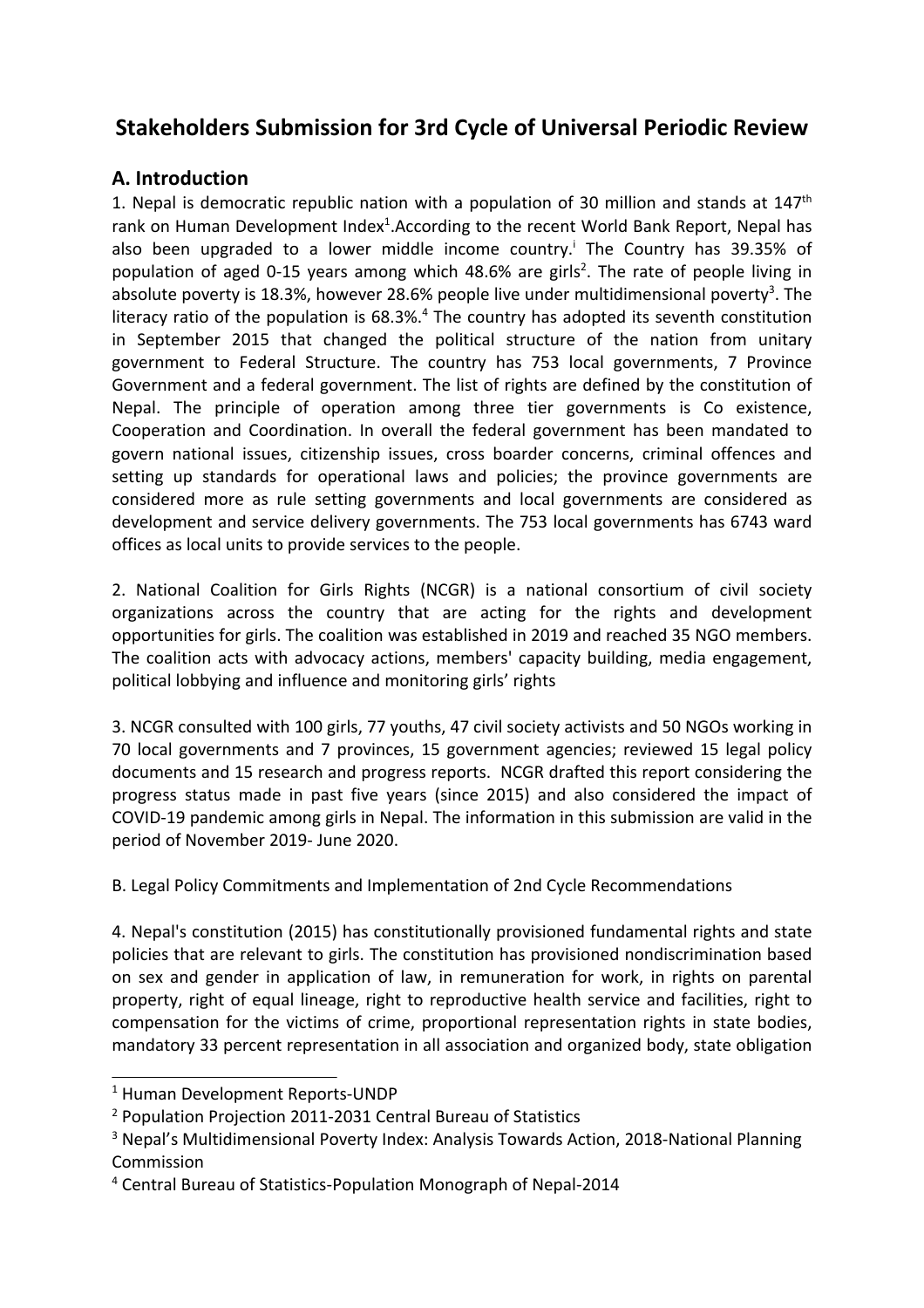for social justice, affirmative actions and reservation to strengthen status of women, girls and others<sup>ii</sup>. In addition to this the state policies and directive principles have also outlined several obligations to the state that ensures end of gender based discrimination, increase access of girls and women in education, health, economy and leadership as well as protection from violence and abuse. The constitution has also provision <sup>a</sup> federal parliament committee to monitor the implementation status of state policies and directive principles.

5. Nepal has adopted several domestic laws that protects and promotes rights of girls. Currently there are more than domestic laws that are directly relevant in defending and promoting rights of girls<sup>ii</sup>. Though there are federal acts, most of the provisions of federal acts have made province and local government mechanism responsible to deliver the legal promises. The province and local governments are severely limited in capacity to implement and deliver the mentioned services; have not adopted province level and local level legal policy measures and have not allocated resources to implement such policies.

6. The government of Nepal has adopted National Roadmap to implement Sustainable Development Goals in 2018 and recently adopted the Fifteenth period plan with <sup>a</sup> long term development vision of 2040. The Sustainable Development Goals Implementation roadmap<sup>iv</sup> of government has promised to reduce women's and child's poverty to be limited at 5%; increased state investment on social security up to 25% of National Budget; increase investment from 22% of National Budget on strengthening Gender Parity; reduce adolescents pregnancy from 71/1000 to 30/1000; increase girls participation to be equal to boys in vocational and technical education from current ratio of 53 to 100 boys; reduce physical violence against women and girls and limit it at 5% population; Improved the health status mainly on nutrition and reduce anemia incidences. The Road map adopted at federal level are not reflected in the annual plan, programs and budgets of local and provincial government. Most of the local governments are not aware of SDGs and National roadmap and their obligations to follow the roadmap while developing annual program and budget that Federal Road map on Sustainable Development Goals have provisioned. The government of Nepal has launched *President Women Upliftment Program* as national efforts to improve status of women, however the program has not addressed girls' specific concern and issues and heavily focused on safe maternity for remote located pregnant women.

7. The Government of Nepal has ratified 7 out of 9 core human rights conventions.<sup>v</sup> It has also ratified the convention on transnational organized crimes and Palermo protocol to suppress human trafficking. In 2nd cycle of Universal periodic review, the government of Nepal received 30 recommendations that are directly relevant to rights of girls, out of 30 recommendations two have not been initiated and majority are inadequately implemented. For instance, the recommendations to amend domestic violence act, invest on ending child marriages, increase equal opportunity in labor market are some of the examples which are not being implemented adequately. Ratification of Palermo Protocol, taking measures to combat rape and sexual violence, human trafficking are some of the areas where the government of Nepal has implemented actions. The government of Nepal has also criminalized the menstrual discrimination (*Chhaupadi*) against girls and extended the timeline for complaint of rape up to six months. The government policy to provide sanitary pads in school have contributed in continuation of girls in school as well as increased their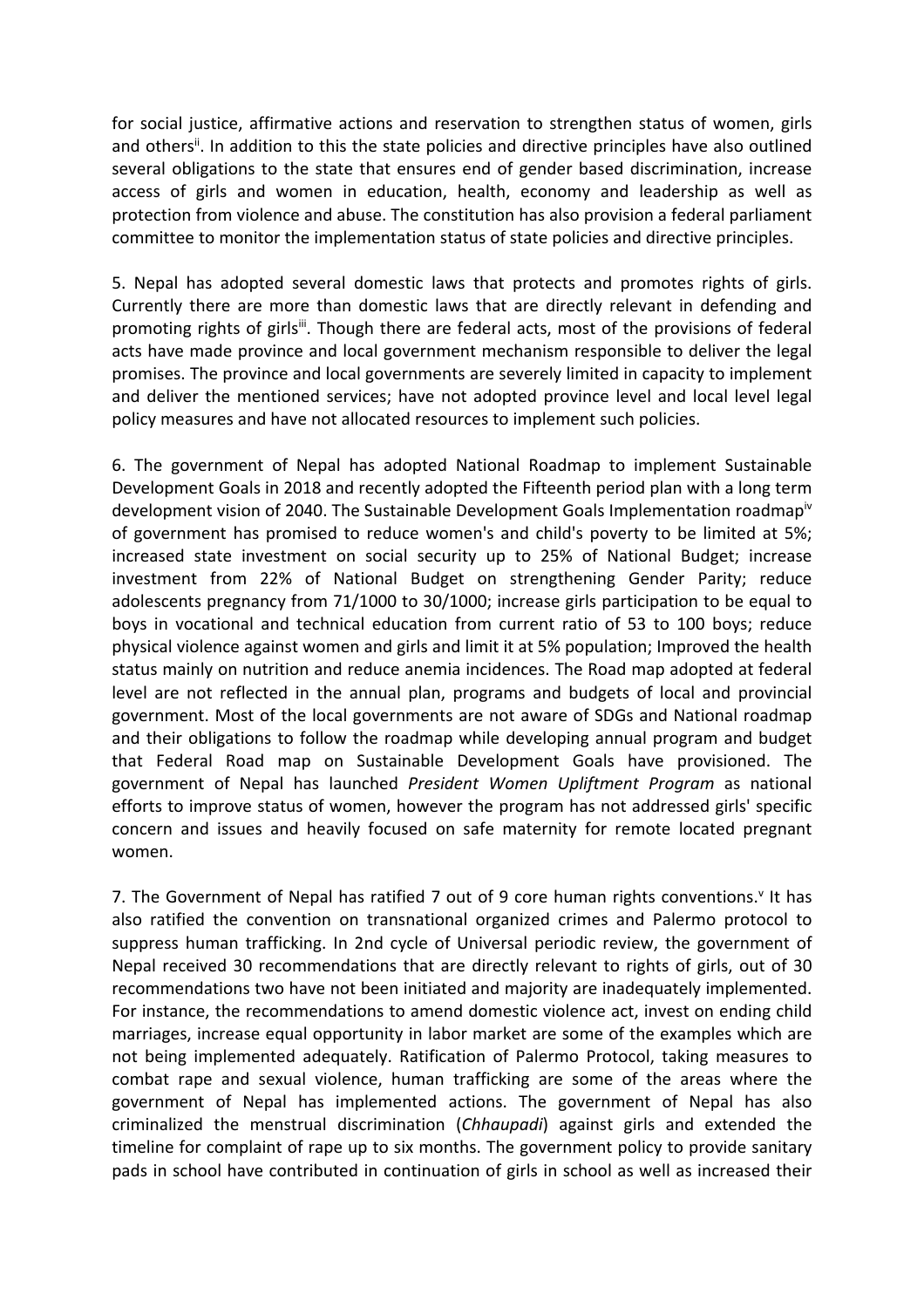#### attendance.

- 8. *We call Government of Nepal to:*
	- . *Adopt <sup>a</sup> comprehensive law that prevent and criminalize gender-based violence in both public and private spheres with specific section addressing discrimination against girls.*
	- *Amend the Education Act having specific provisions to ensure schools structures are girls friendly s, teachers and administrative staffs are practicing safe, sensitive and gender friendly behaviors and schools have operation complaint mechanism to respond any harassment against girls in school.*
	- *Educate and facilitate the province and local governments for adopting girls' rights and protection related policies, programs and increasing the investment.*
	- *Include Girls Agenda and interventions for girls in National Programs such as: President Women Upliftment Program.*

#### **C. Girls Right to Education**

9. The Act Relating to Compulsory and Free Education (2075) has provisioned free and compulsory education for all children upto basic school and free education up to secondary school. Based on the law, the government has provisioned girls' scholarship support program that provides NPR.450-600 (US\$ 3.80-5.07)/Year/girl (up to secondary school). As <sup>a</sup> result, the Net Enrollment Rate of Girls in basic school and secondary school has remained equal to boys. However, the transition of girls from secondary school to higher education has remained significantly low in comparison to boys. Girls are facing several limitations. The Education Flash Report (2018/19) of Government of Nepal confirms that the Net Enrollment Rate for Girls in Secondary education is only 43.7% and the Gender Parity index is 0.96 at secondary level. The consultation with girls, civil society leaders in the stakeholder's submission process found that parents are reluctant to invest on girls' education; Girls education is considered as pre condition for their marriage with an earning man and no comparative low priority for parents to invest on girls' education equal to boys. According to the CBS AHS (2016/17) <sup>vi</sup>while 26.6% children never attended school in Nepal, about double the number of female had never attended school than males; 18.1% male and 34.5% female. The government spending is significantly low in education with only 10% of fiscal budget in 2018/19. Among the national expenditure in education, public funding covers only 43% and 57% are from private sources including household budget<sup>vii</sup>. The Adolescents Risk Behaviors Survey (2017) reports that 40% of girls are absent in school at least one day <sup>a</sup> month due to menstrual concern and stigma.

10. Girls are facing several difficulties in schools and to access education. Most referred problem by the stakeholders are: unsafe and improper toilet facilities in school, community perception of discrimination during menstruation and lack of sanitary facilities during menstruation, abusive behaviors from boys, teachers and other visitors, heavy workload in families limiting time for educational engagement. The government of Nepal has adopted policy to end gender-based violence in school through complaint hearing mechanism, School as Zone of Peace (SZOP) Implementation Guidelines (2011) for ensuring safety and protection of children in school. Yet, these policies are ineffectively implemented and not monitored. In changed governance structure, education governance is local government mandate, the local governments are not sensitized and aware of these policies and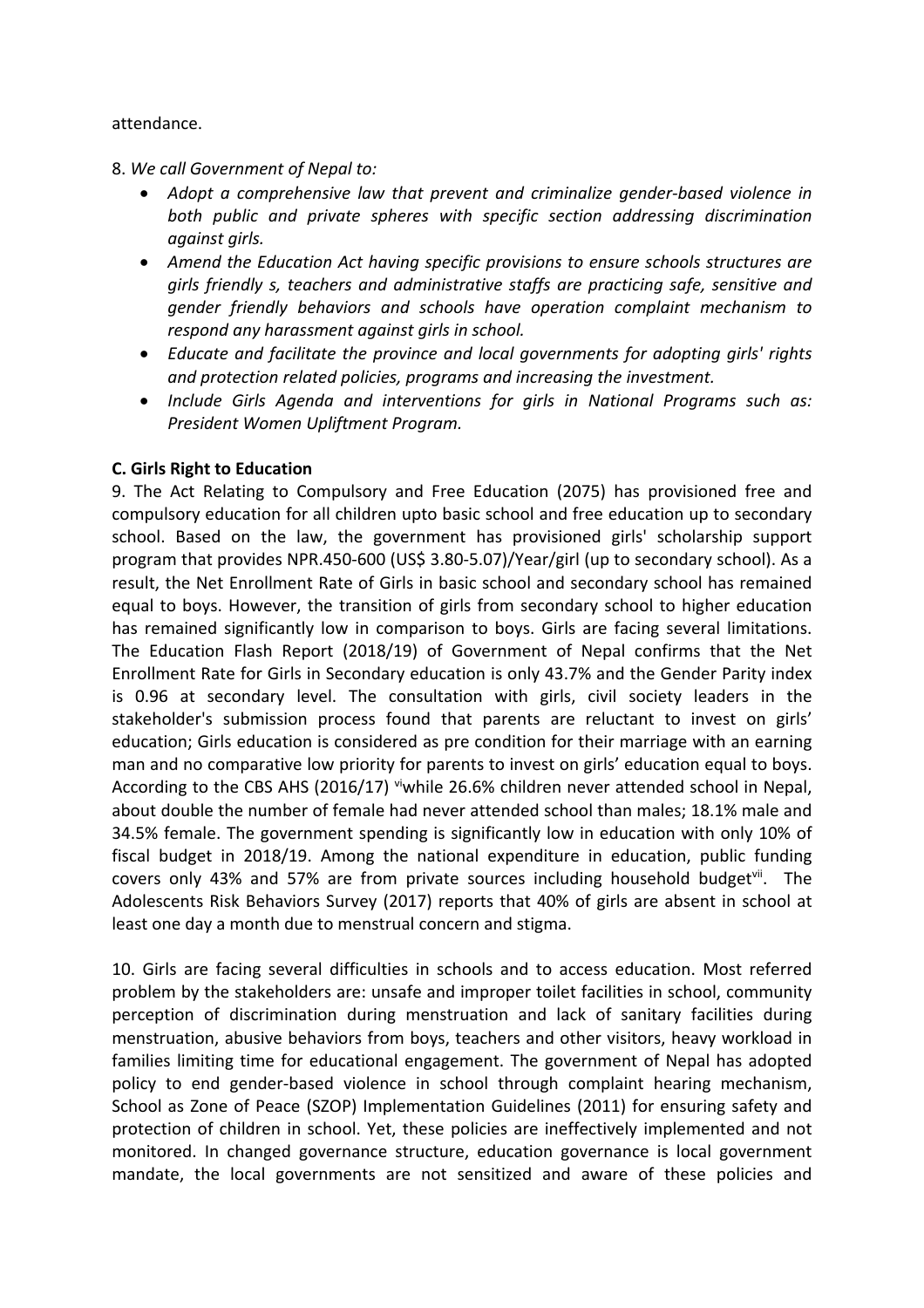programmatic measures to implement and monitor. There is absence of National Framework on safe and inclusive school that considers issues of girls, younger children, children with disability and making school <sup>a</sup> safe zone for all.

11. Government of Nepal has integrated Vocational and Technical Education in Formal Schooling Program since past few years. This has resulted increased access of rural children and young population in vocational and technical education program. The Technical and Vocational Education program also benefited to reduce drop out of children who are not performing well in formal academic schooling system. The Participation of girls in vocational and technical schools is significantly low. Research has shown that girls and women participation in nontraditional skill training program is significantly low and in many cases zero, however in some of traditional technical education such as Agriculture, Beautician and Tailoring, Girls has higher participation.<sup>viii</sup> Moreover, where girls already have a lower according to Echidna Global Scholars Program Policy Paper (October 2019)<sup>ix</sup>, such programs are especially inaccessible to girls due to factors like distance, low intake capacity, high expense of TEVT compared to general education, and inadequate subsidies and scholarships for girls. Even where there is access, the girls are pushed into gender stereotyped courses and face restrictions on mobility.

12. *We call Government of Nepal to:*

- . *Increase national budget investment in education reaching to 20% soon and provide budget planning framework for province and local government to ensure their budget allocation increase by 20% .*
- *Develop and adopt <sup>a</sup> girls' friendly school infrastructure, separate and safe toilets for girls imporving WASH facilities, menstrual hygiene management and implement effective complaint handling mechanism.*
- *Increase Female teachers in school with increasing female teachers' quota during teachers' recruitment*
- *Ensure 33% women's representation in local education committee, school management committee and parents teachers association through enforcement of functional guideline.*
- *Increase the subsidies and scholarships for girls in TEVT programs and take measures to make it accessible in all community schools.*

# **D. Health - Basic and Reproductive Health Facilities**

13. The Government of Nepal has adopted Public Health Act (2018) and Safe Motherhood and Reproductive Health Right Act (2018). These acts have defined the rights of beneficiaries, duties of health service providers as well as free access to reproductive health information, education and basic health facilities. The Government of Nepal has also adopted National Health Policy (2019) and that has also highlighted the government commitment to ensure children and adolescent safety, access to basic health, promotion of reproductive health and school nursing program. Currently more than 100 municipals have adopted school nursing program and have been found very effective to promote health status of children and girls in school. In order to address the SRH needs of young people, the Government of Nepal launched the National Adolescent Sexual and Reproductive Health Programme in 2011, to provide adolescent-friendly SRH services. A crux of the programme revolves around 'comprehensive sex education in school'—which is incorporated in the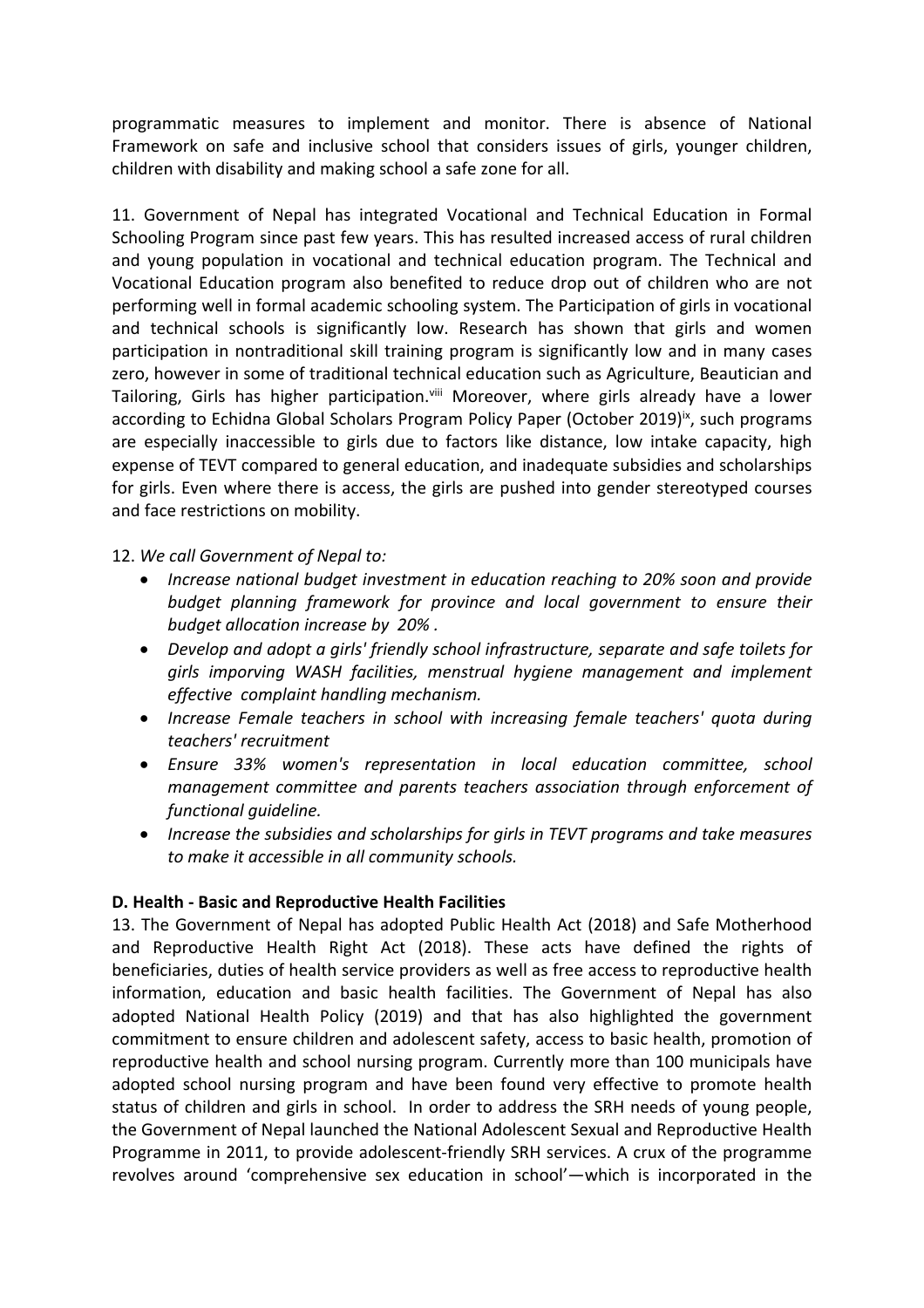national curriculum. To address issues of adolescent sexual health, the Government of Nepal also developed <sup>a</sup> National Adolescent Health and Development strategy, which was implemented in 2000. Based on this strategy, sex education was sex education was introduced into the school curriculum in Nepal; however, evidence suggests that progress of implementation and pedagogical delivery has been slow. Another difficulty is that these programs do not reach youth whose educational trajectories are curtailed due to early marriage, gender-based discrimination, among other issues.

14. The status of health is not satisfactory among girls. The nutrition status has been found significantly low among 59% adolescents in school (Nepal Adolescent Nutrition Survey, 2014<sup>x</sup>, National Health Research Council). The National Demographic Health Survey (2016)<sup>xi</sup> reports that 17 percent of 15-19 Years girls are pregnant, which is higher in rural are with 22%; in an average the girls are found sexually active from the age of 17 years. According to an article published on The Kathmandu Post, <sup>a</sup> National Daily, while the use of modern contraceptive means like condoms and IUDs has remained stagnant for about <sup>a</sup> decade, sales of emergency pills and medical abortion kits have risen significantly, according to ministry officials. The sales of these contraceptives are seen with frequent use, and can have long term impacts on reproductive health.<sup>xii</sup> The design and structure of the current sex education curriculum, which was updated in 2011, is considered to be inconsistent and ineffective in promoting sexual health as these approaches are surface-level. And national data speaks to this: According to <sup>a</sup> 2017 report by the World Health Organization and the Government of Nepal, only 59.7 percent of married adolescents aged 15-19 had knowledge of sexually transmitted diseases and HIV/AIDS and only around 53 percent of those with school-leaving certificate SLC and above education had comprehensive knowledge of HIV and AIDS. The Adolescents Risk Behavior Survey (2017) reports that 6.3% of school going girls have suffered psychological stress and 14.5% has thought of suicide at some point of time. Among the total number of suicides committed by children in the fiscal year 2018/19, 77.77% (21) were girls.<sup>xiii</sup> The unmet demands for family planning and fertility health in Nepal is 23.7% (in 2016) and the service satisfaction level is 56% (2016); the adolescent of 15-19 Years have higher ratio of unmet demands with 34.9% and among *Dalit* is 27% xiv According to Bulletin of the World Health Organization 2017, "Sexual and reproductive

health services for adolescents are being rolled out in Nepal, but many young people have yet to benefit." It further elaborates that adolescent centric health services have poor ownership at local level and poor integration with other health programs."

*15. We call Government of Nepal for:*

- $\bullet$  *Address adolescent health issues, including teenage pregnancy, mental health, and nutrition, through the implementation of the National Adolescent Health and Development Strategy and strengthen the National Adolescent Sexual and Reproductive Health Program to update the design and structure of the current sex education curriculum.*
- 0 *Expand School Nursing Program as national program to cover all 36 thousand plus schools with specified duties on adolescents and girls' health.*
- $\bullet$  *Develop and enforce guidelines for province and local government to adopt adolescents and girls' health program at their local health services.*
- $\bullet$  *Promote reproductive health education, enhance accessibility to reproductive health and menstrual hygiene management related facilities among adolescents in free,*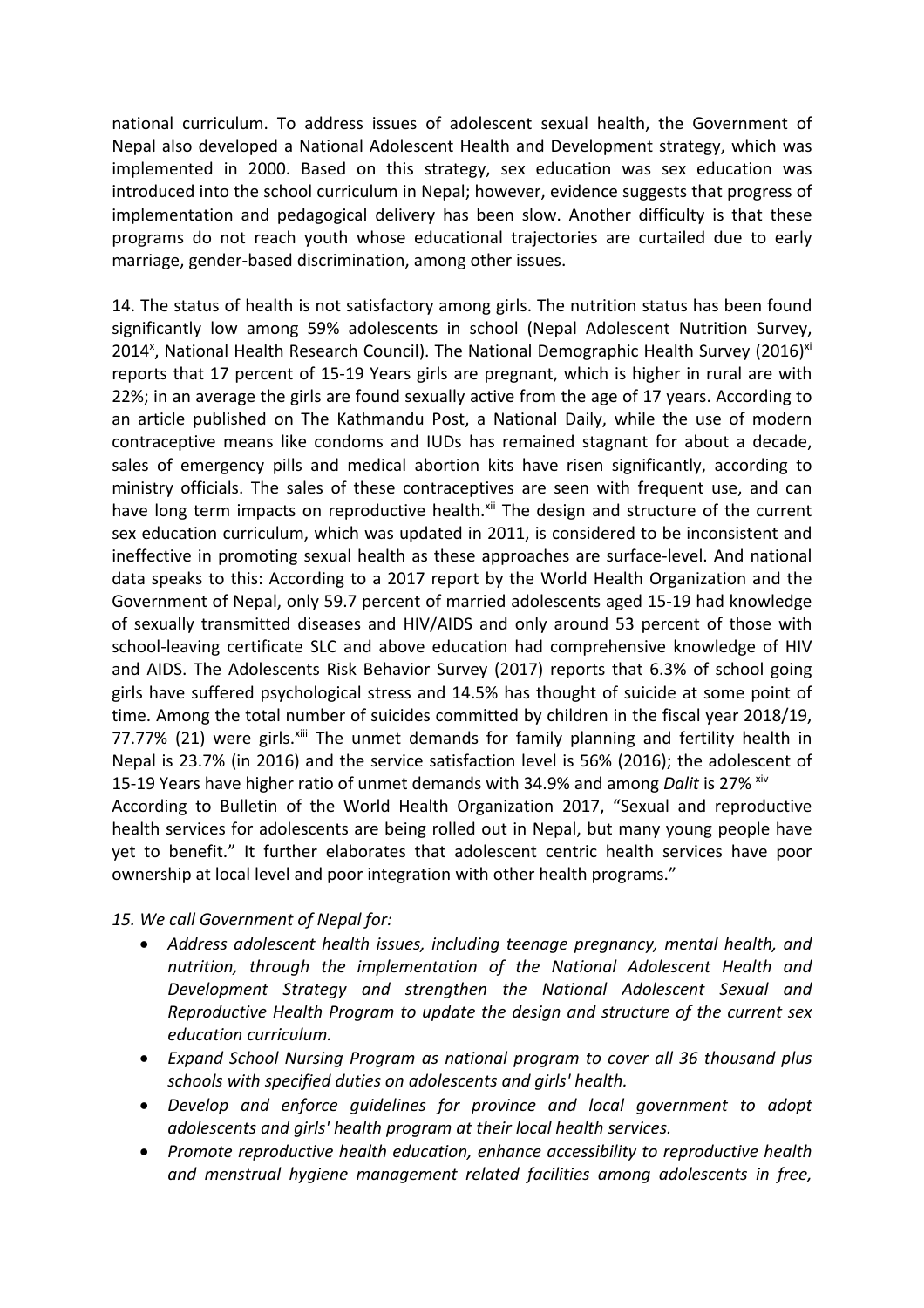#### *safe and confidential environment.*

#### **E. Protection of Girls and Safe Environment**

16. Government of Nepal has adopted legislative measures to curb violence and abuse against women and girls. The current legislations - National Criminal Code and Civil Codehas criminalized the menstrual discrimination, early marriages (below 20 years). The laws have also extended timeline to complaint the cases of rape and sexual abuse upto 6 months from the incidence. The crime victims' protection act has detailed rights of crime victims that includes interim compensation, compensation from the offender and or state, protection free health and rehabilitation support right of the victim. In addition to this the Domestic Violence Act has criminalized the physical and sexual violence at home, Act against Sexual Harassment at Workplace has provisioned protection measures and complaint system to raise workplace harassment at workplace. There are national funds that provides support to victims, some of those funds are: Gender based Violence Victim Support Fund, Human Trafficking Victim Support Fund, child labor rehabilitation fund.

17. Despite the abolishment of child marriage ensured by the law, the legal provisions are not compatible with the practices and tendencies of the local government. Girls have no agency and are victims of forced marriages, with cases where the local government arranged marriage between an underage girl, and her rapist<sup>xv</sup>, and the girl ultimately committed suicide. Consequent to the lack of sensitization, paired with political protection<sup>xvi</sup>, the intersection of patriarchy and caste based discrimination has led to mass killings xvii . (Case Synopsis in **Annex 1**)

18. Despite of government legal measures and protection efforts, the incidences of protection risk to the girls and adolescents have been observed significantly high. The National Child Labor Report (2012) reports that girls ratio of child labor is 17.6%; Nepal Police Record (2018/19) reports 1420 girls are reported raped in one fiscal year (2075/76). Majority of girls who were subjected to rape were aged between 11 and 18 years while 25 girls were aged below five years. 139 women and girls are reported as trafficking victim. Though one fourth of the marriages are reported as early marriage in Nepal only 88 cases were reported in <sup>a</sup> year. There have been number of incidences reported of Acid attack in the recent years as <sup>a</sup> form of gender based violence, and revenge attacks. Most of the victims reported have been young girls. Among the total missing children in one year 28% of girls were not found (National Child Rights Council, 2019)<sup>xviii</sup>. The Child Helpline Recorded 1837 girls reporting violence in <sup>a</sup> year, when in the same year 1664 boys has reported the cases of violence. The National Human Rights Commission Report on Human Trafficking suggest 35 thousand are estimated as trafficking victim in <sup>a</sup> year with 1.5 million at risk. Among the urban adult entertainment industries (informal sexual service centers) out of 60 thousand women and girls, 10% are girls under the age of 18 years and 18% of them have started job before the age of 18 years<sup>xix</sup>.

19. Girls Safety and Protection are at higher risk and the crime victims have less access to justice is due to the gaps in criminal investigation system, lack of women police officers and investigation officers in Nepal police. There are only 10% of police force are women in Nepal as per the record of Nepal police and largely they are in junior position. The forensic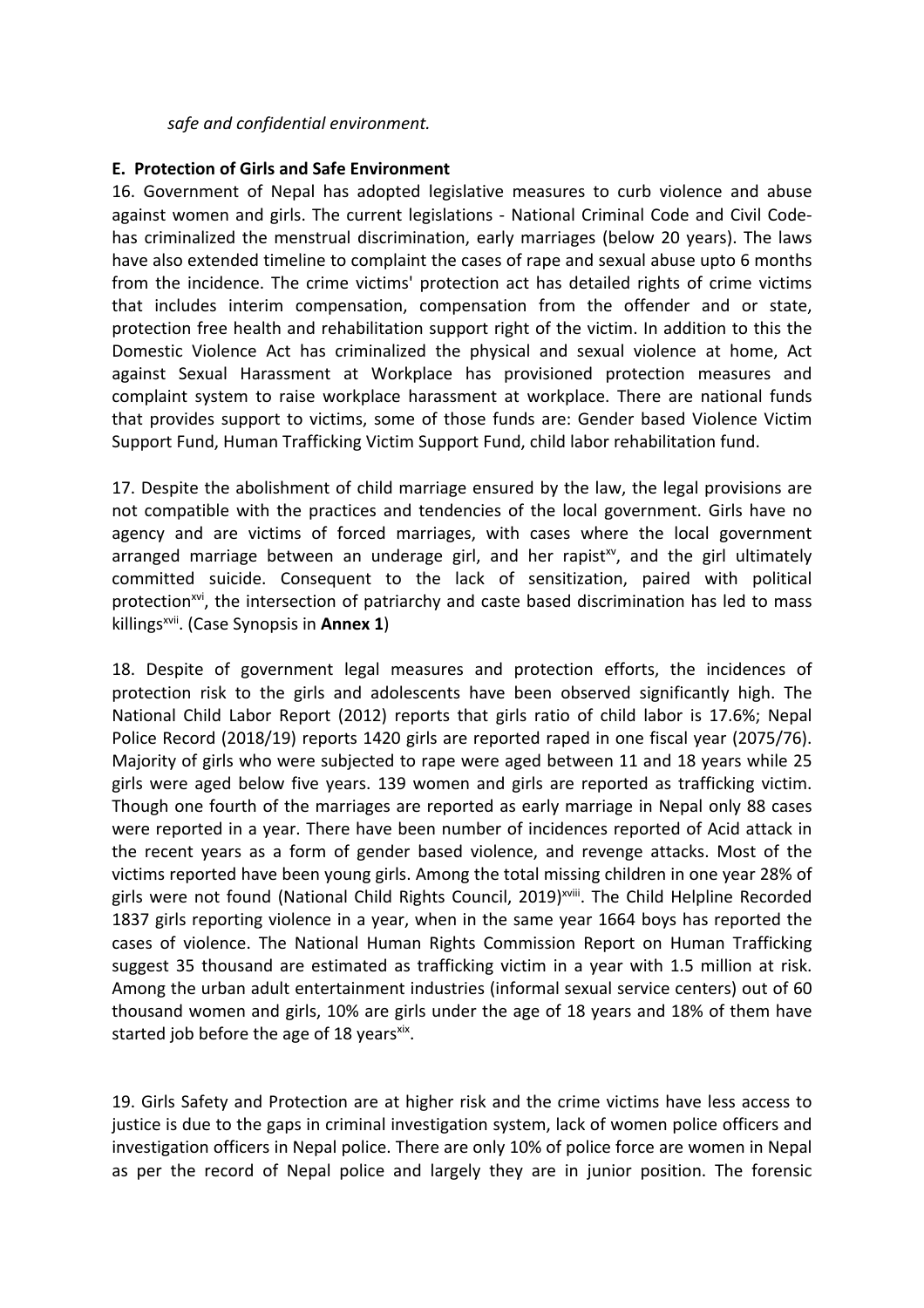facilities are not well facilitated and gender sensitive in terms of forensic inquiries. The girls are suffering unsafe environment due to the limited safety knowledge and skills, less engagement of men and boys in protecting girls' dignity as well as free access to online porn materials. The government of Nepal has taken steps to block the online porn sites, again that is not effective. The legal policies are not gender sensitive and also not able to consider the broader dimensions of violence and abuse against girls. For instance, the Human Trafficking control act, child labor prohibition and regulation act and labor acts are not gender sensitive and unable to address the gender specific concern.

20. The State of Children in Nepal Report (2019) reports that there is an increasing trend on girl juveniles. In the year 2018/19 there were 21 juvenile girls in correction home. The government of Nepal has established juveniles' correction centers in 4 major locations. The juvenile correction centers are mainly designed and the officials are trained on general juvenile handling. Girls in juvenile correction center faces several difficulties. The officials are not trained on gender sensitivity of girl juveniles and the facilities are not provisioned for girl juveniles.

21. In the fiscal year 2017/2018, 1,200 cyber-crime complaints were recorded in the Police Division alone. Studies report that women are found to be more vulnerable to internet crimes than men. More specifically teenage girls fall under the trap of online perpetrators. According to the Nepal Police data, 90 per cent victims of the crimes committed through social and other electronic media are women. Even with the media reporting on <sup>a</sup> rise in the number of cybercrimes, the official response has been slow and lackluster. The cases of online blackmailing, rape after the online communication are registered frequently, and there are less number of intervention targeting the cybercrime. All cyber offences are dealt under the Electronic Transaction Act (ETA) which regulates all matters relating to electronic transactions, and hence, is insufficient to deal with all forms of criminal offences against natural persons. Both the police and judiciary have not developed sophisticated tools to investigate cybercrimes and present, there are only two units that deal with cybercrimes.

# *22. We call Nepal Government for*

- *Local level sensitization and special training to local level judicial committees, paired with identification and criminalization of political protection to criminals.*
- *Immediately initiate the amendment of Human Trafficking and Transport Control Act and Child Labor Prohibition and Regulation Act*
- *Develop and Implement Girls Sensitive Investigation protocol in Nepal police and crime investigation authority*
- *Promote Girls access to safety and protection information, legal remedies, mechanism and services.*
- *Adopt separate guideline on handling girl juveniles and define gender sensitive protocol for officials to operate girl friendly juvenile correction centers.*
- *Adopt specific laws on cybercrime against natural person that includes specific section on crime against children.*

# F. **Girls Leadership and Participation**

23. In 2000 the Supreme Court of Nepal made landmark decision to legally recognize children's right to form association and freedom of peaceful assembly (Tilottam Puadel Vs.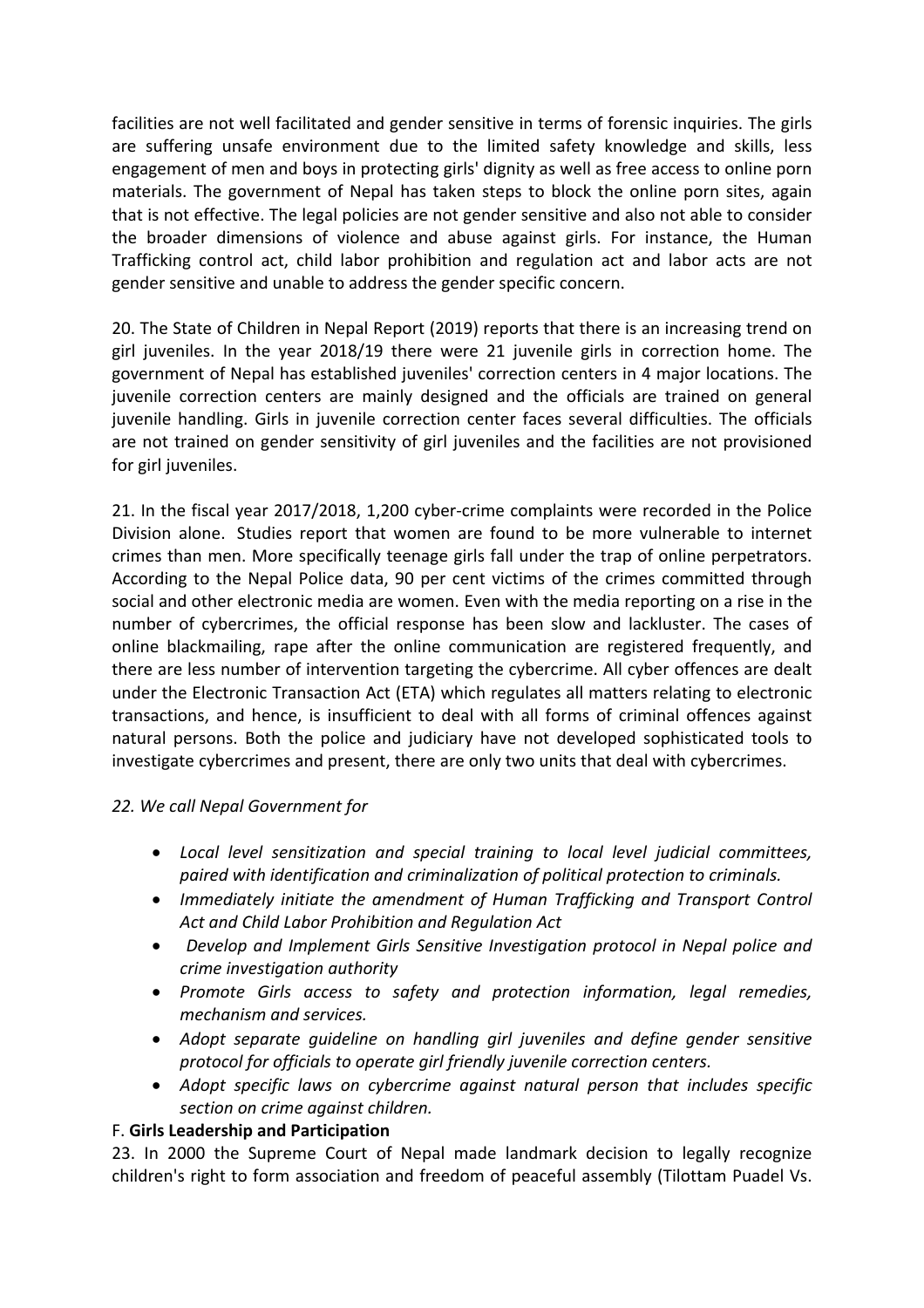His Majesty Government of Nepal, 2000). The Acts Related to Children (2075) has explicitly recognize children's right to form association, freedom of expression and peaceful assembly and performance as well as right to information and privacy. Since 1990s the formation of child clubs and promotion of children's leadership gained momentum in Nepal. The Central Child Welfare Board (2018) reports that there are more than 25 thousand child led organizations that has more than 500 thousand children. Though the number of girls and boys are almost equal in child clubs, the leadership opportunities for girls are limited. There is no specific investment for promoting girls leadership in child clubs, community associations and schools clubs.

#### *24. We call Nepal Government for*

 *Adopting Girls inclusion guideline to empower adolescent girls through life skills based education and adopt programmatic measures to ensure girls in child clubs, child led organizations and community associations are promoted and strengthened.*

#### G**. Girls in Sports**

25. Point 221 of National Budget Book (2019/20) has mentioned that measures will be taken to encourage children'<sup>s</sup> participation in sports from the community level through coordination of all government levels. According to the National Sports Council 2019, 447 boys and 377 girls participated in province level sports competitions, portraying <sup>a</sup> lower participation from girls by only 8%. The participation of Girls in the 13<sup>th</sup> South Asian Games (SAG) was equal and the performance was exceptional, winning 30 out of 51 gold medals won by Nepal. However, there is no specific gender inclusion, girls' safety and girls' promotion policy in sports sector. There is discriminatory investment on food and unfirms between girls and boys in sports, girls are promoted mostly indoor and stereotypical games while boys are supported for more outdoor and masculine games. There are only few female coaches in sports. The discrimination against girls, unsafe situation and inadequate support for girls' friendly environment has limited access, progress and project of girls' leadership in sports.

# *26. We call the Government of Nepal for:*

- *Adopt Girls Safety and Promotion Policy in School Sports and National Sports Strategy*
- *To revisit Sports related laws and guidelines to include gender sensitive provisions*
- *To invest more and equally as of boys to enhance girls' participation in sports, promoting female coaches.*

#### **H. Son Preference**

27. Traditionally Nepalese society is gender bias. The gender based biasness among families, communities have been observed significantly in several aspects of social, family and economic life. The changing demography of child's population (43% Girls Vs. 57% boys) is <sup>a</sup> clear evidence of sex selective practices in Nepalese family. The Legal Opportunity to have voluntary abortion of fetus upto 12 weeks have been misused by families, private health facilities in sex selection and sex selective abortion. Though the sex selective abortion and sex identification is criminalized, the law has not been properly enforced due to absence of complaint and limited criminal investigation. Another specific evidence of son preference is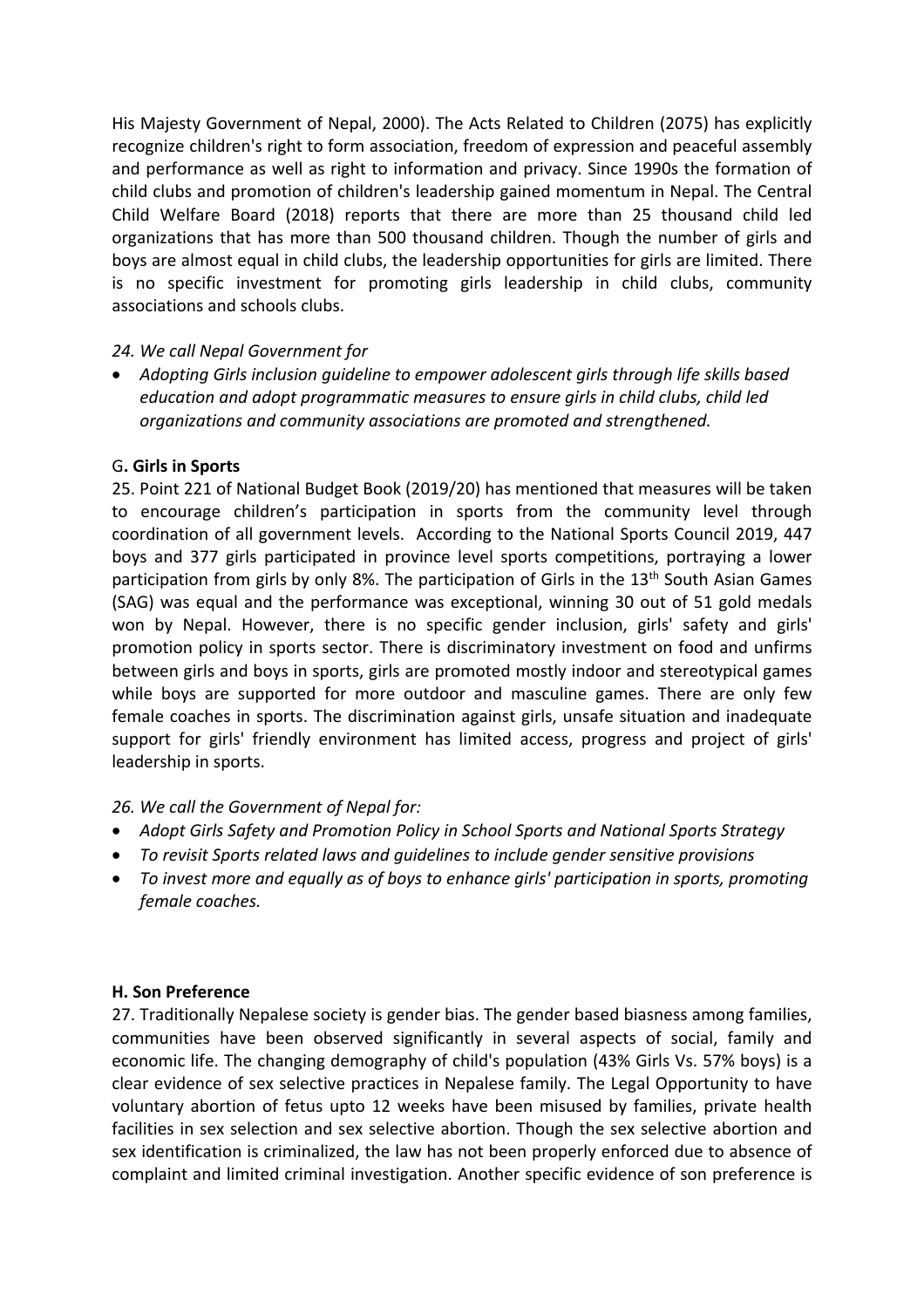higher number of girls abandoned to child care homes (7,670 Girls Vs. 7194 Boys) (As reported by State of Children in Nepal 2019). The National Demographic Health Survey (2016) reports that 9% of 15-49 Years age group women have practiced abortion; among which 3% considers aborting girl fetus is normal and preferred.

# *28. We call the Government of Nepal for:*

- *Conduct National Inquiry on Son Preference and Discrimination Against Girls and take measures to have continuous surveillance against sex selective abortion .*
- *To run nationwide public sensitization campaign to ensure equal opportunity for girls and fair treatment in families.*

#### **I. Identity**

29. There are progressive laws in terms of ensuring birth registration for all the children as their basic right to protection and the local government are very progressive to complete 100 percent birth registration. However, the law against child marriage has brought some difficulties in the birth registration of the children born as the result of child marriage, and registration of children born out of marriage. Although registration in the name of only the mother is permitted by law, the mothers have to go through <sup>a</sup> longer process, and the local level lacks adequate systems to log the birth registration in the name of the mother; making the process difficult to access, and leaving the children of such mothers without identity.

30. The lack of social acceptance of the LGBTIQ community is also affecting the lives of large number of children and adolescents. Although the LGBTIQ+ movement is gaining momentum, especially in urban areas, the inclusivity of the community is still mostly neglected or forgotten. Despite there being <sup>a</sup> handful of examples of some public figures openly rejecting the binary gender system, the existing prejudice has forced <sup>a</sup> number of young girls to keep themselves from living and exploring their true identity. Although the birth registration and citizenship now recognizes other genders, other government systems are not equipped to align with that which is causing problems for registration in educational institutions and certification problems for girls.

*We call the Government of Nepal for:*

- *Make birth registration in the name of mother equally accessible as <sup>a</sup> regular birth registration*
- *Make all government systems compatible to recognize people from LGBTQI+ communities.*

# **J. Religious Fundamentalism**

31. The practice of *Chhaupadi*, which pressures menstruating women and girls to leave their own homes and be confined in segregated sheds which are typically unhygienic, exposed, unsafe, and lacking basic necessities, is still widely prevalent and as high as high as 71 percent in the mid-western mountains of Nepal. This practice was criminalized in 2017 following <sup>a</sup> number of publicly portrayed deaths of women and girls in menstrual sheds, nevertheless, with little practical outcome on the ground (HRW, 2018). While *Chhaupadi* is perhaps one of the most well-known form of restriction in Nepal, 89 percent of women and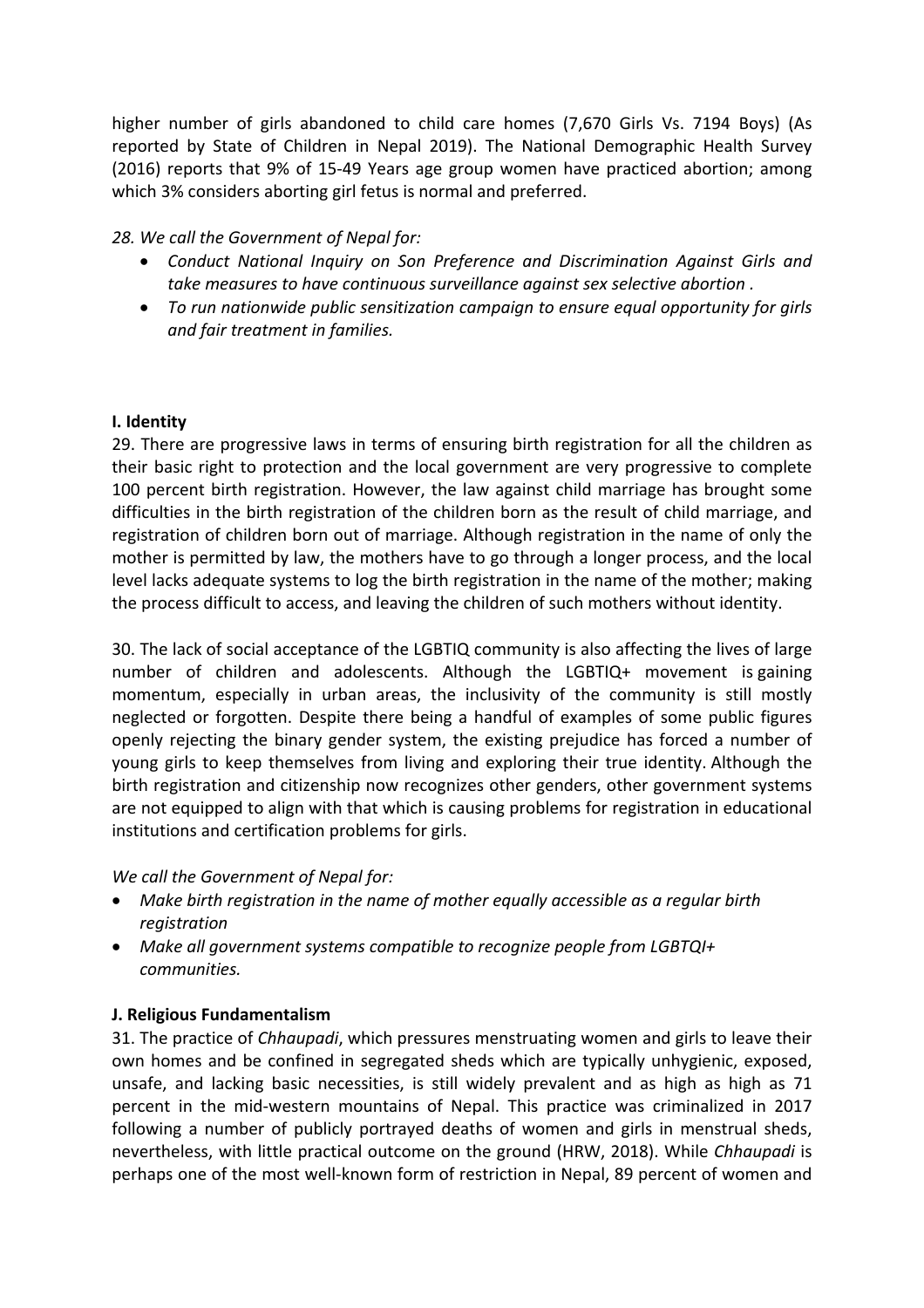girls throughout the country reported they experience some form of restriction or exclusion during menstruation, according to UNFPA.

32. Dowry is practiced across socio-economic groups and is most prevalent in eastern Terai, especially the east among Hindu or Muslim communities. The practice is predicted to be <sup>a</sup> key contributor to domestic violence in Nepal and <sup>a</sup> key driver in child marriage. Dowryrelated violence against young women is still <sup>a</sup> major cause of domestic violence — police records show that the number of incidents rose from 3,609 in 2018 to 4,671 in 2019.

33. *Deuki* is an antiquated exclusively honed in the far western districts of Nepal in which <sup>a</sup> young girl is offered to the nearby Hindu sanctuary to increase religious legitimacy. Left with deficient salary, no abilities or instruction, and weight brought on by the folkloric conviction that sex with <sup>a</sup> *deuki* can wash down sins and bring good fortunes, numerous *deukis* are headed to survival sex, <sup>a</sup> type of prostitution in which sex is exchanged for fundamental necessities, for example, nourishment or shelter. Although Nepal Government has abolished the Deuki practice, it is still practiced in the far western region. *"Jhuma Pratha*"; <sup>a</sup> ritual similar to the *"Deuki Pratha"* is still practiced in eastern Nepal in Sherpa community.

#### *34. We call the Government of Nepal for:*

Monitoring the implementation of laws against harmful practices in the name of religion

#### **K. Girls in COVID-19 Pandemic.**

35. The COVID-19 crisis and preventive measures such as mobility control, countrywide lock down and stigma and socially constructed discrimination against girls. With the continuation of lockdown, the cases of violence, abuse, exploitation, murder and suicide are ever rising in the country, and have remained unchecked. Most of the cases of sexual abuse and rape have been identified targeted to the young adolescent girls as reported in media. The national helpline reported 1145 calls related to gender-based violence which is about 20 calls every day, with more than one in five specifically about domestic violence. According to a report published by a NGO (WOREC), as of 9<sup>th</sup> June 2020, during the lockdown period, 624 women and girls from 55 districts have experienced different types of violence. Among the documented cases 61% i.e. 379 women had experienced domestic violence. There are 61 cases of social violence, 82 cases of rape, 19 cases of attempt to rape, 23 cases of sexual harassment, 12 cases of murder, 2 cases under investigation for identifying it as murder or suicide, 27 cases of suicide, 2 cases of attempt to suicide, 4 cases of attempt to murder, 2 cases of trafficking and 11 cases of cyber-crime have been recorded during the 100 days of lockdown. The justice and protection mechanisms are impeded in COVID Crisis, that only 329 of above mentioned cases are reported and even their investigation and prosecution process are not completed.<sup>xx</sup>

36. Girls are deprived or unequal in accessing alternative education process (i.e online teaching learning, tele education) due to no access to media, internet facilities and boys preference to provide such services in family as well as increased unpaid and care work burden among girls during the lock down. Local NGOs estimates that less than 10 percent of the school going children had internet access at their homes and large number of households do not even have televisions at their homes and the radio is their only source of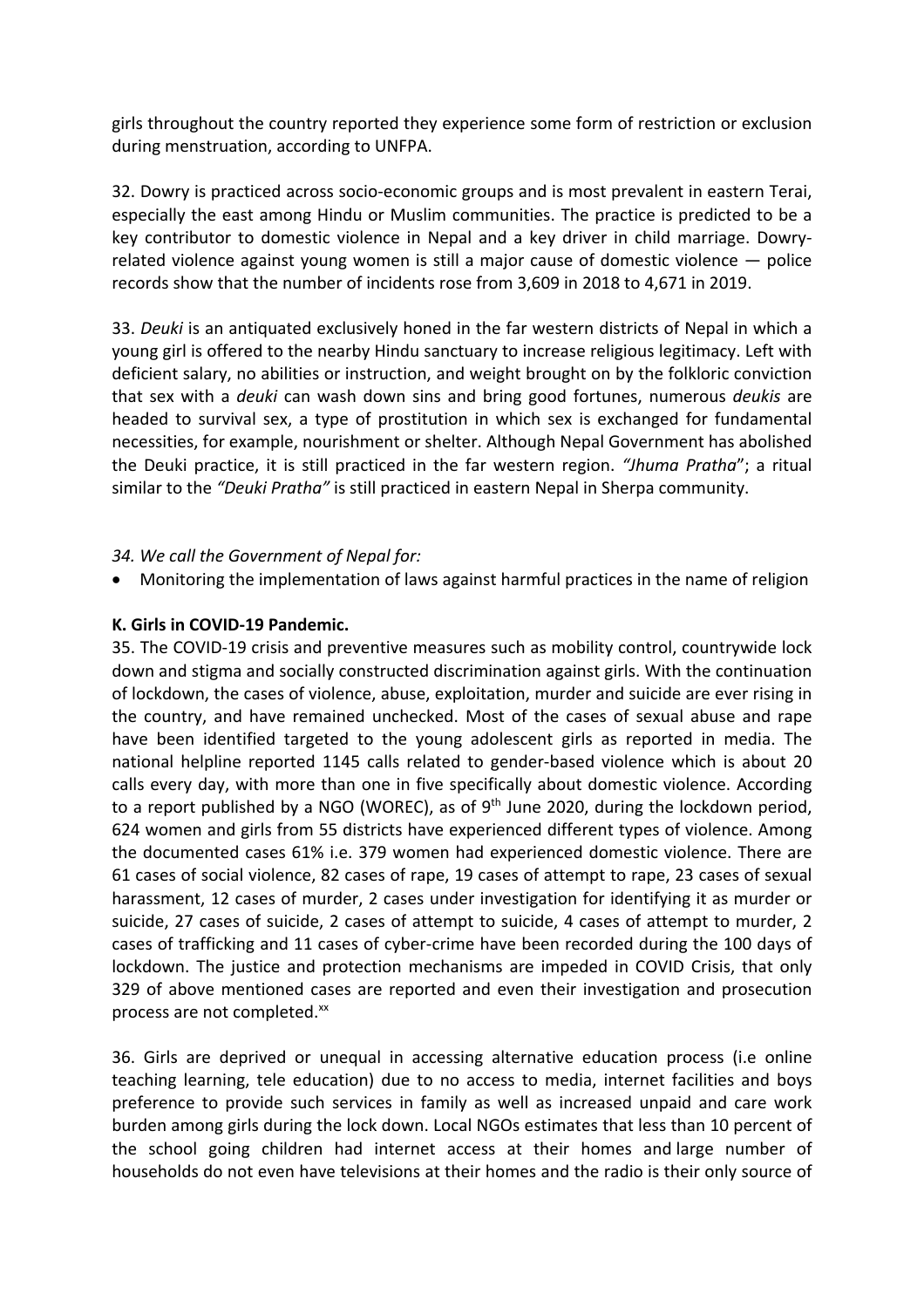news and information, the survey found.<sup>xxi</sup> With the mobility control and lock down, girls participation and leadership in local child clubs, community groups and governments have been reduced and they are prevented from practicing leadership at community level

37. Out of the Rs6.8 billion set aside for emergency COVID-19 response, 34% has been allocated for quarantine management, according to <sup>a</sup> response plan by the Ministry of Health and Population. However, the local governments claim that meeting the quarantine guidelines set by the Government and the WHO is impossible to meet due to lack of medicine, manpower, and money. <sup>xxii</sup> This has resulted in unsafe quarantines, with no girl friendly infrastructures, or menstrual hygiene/dignity kits.<sup>xxiii</sup>

38. According to the Nepal Macroeconomic Update, average annual inflation will inch up to 6.0% in FY2020, up from 4.6% <sup>a</sup> year earlier, reflecting lower production and supply chain disruptions due to the COVID-19 pandemic. Headline inflation has averaged 6.5% in the first seven months of FY2020, Nepal'<sup>s</sup> economy is anticipated to grow by 5.3% (at market prices) in fiscal year (FY) 2020, down from 7.1% <sup>a</sup> year earlier. The temporary closure of international borders over COVID-19 concern has nudged up food prices. The average annual inflation for FY2020 could be higher than anticipated if the situation further worsens due to the COVID-19 pandemic, says the report.<sup>xxiv</sup>. This is bound to push many families under the poverty line and girls will be among the first ones to bear the burden by dropping out of schools, and entering the labor world.

39. *We call the Government of Nepal for:*

- *Reformation of the school examination system and practice community based education system in addition to online education with local government monitoring of girls attendance in alternate forms of education.*
- *Provision of Social Protection Schemes to prevent Dropouts and Child Labour to fulfill economic needs of girls' families.*
- *Increase the existing scholarship amount and special skill based training for girls of employable age.*
- *Mobilize local Female health volunteers and Youth as vigilantes and for referrals, and case management in addition to mobilizing the police for girls specific monitoring.*
- *Make Quarantine centres Girls Friendly, disability friendly, and equipped with dignity kits.*
- *Address the needs of undocumented girls, migrant returnees, their transportation and isolation, in the COVID-19 Response Guidelines.*
- *Identification and documentation of working girls* in collaboration with Employers and Trade Unions.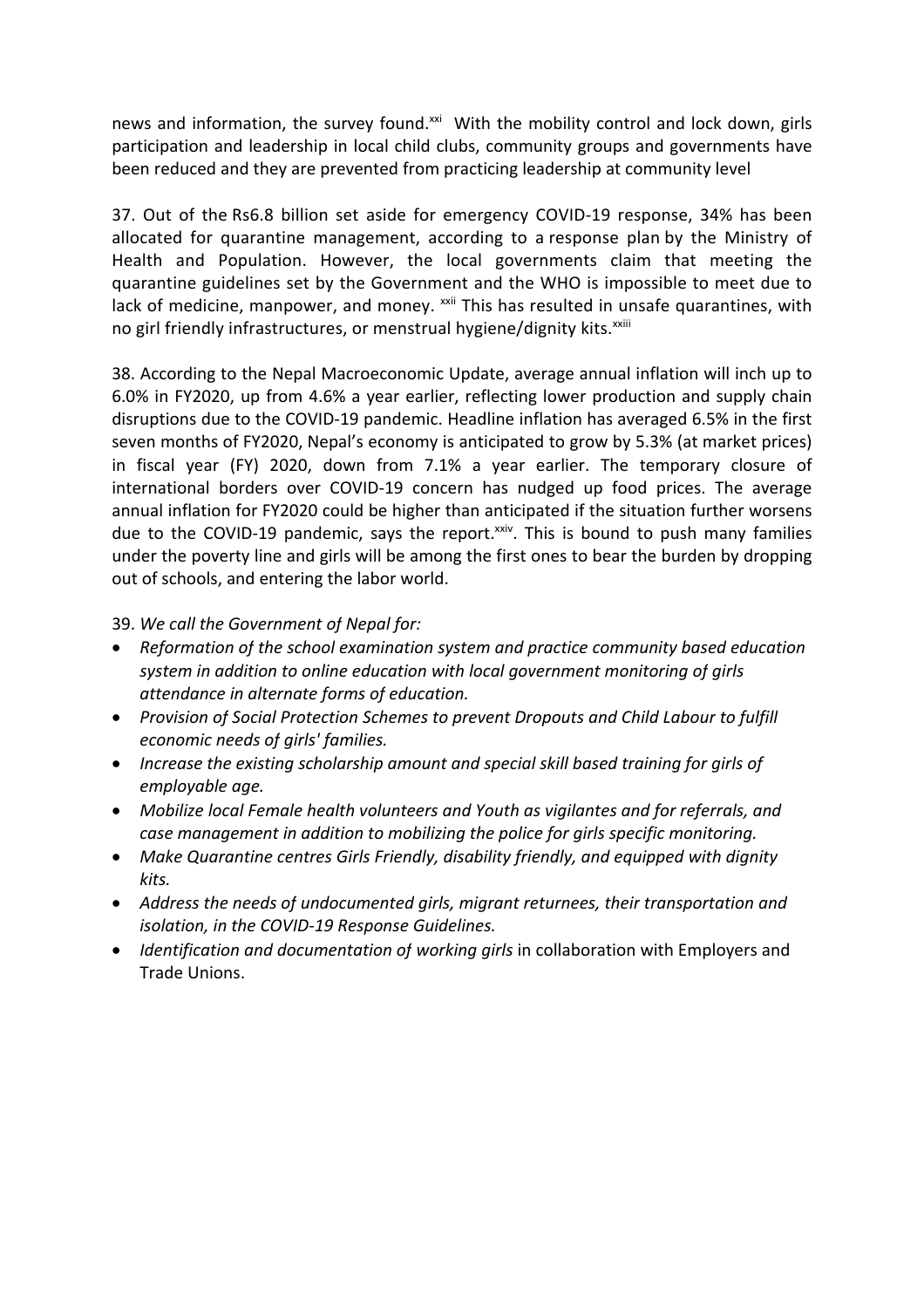#### *References*

iii *The domestic laws that are in relevance to the girls rights are: Right to Education Act (2018), Public Health Service Act (2018), Safe Motherhood and Reproductive Health Rights Act (2018), Crime Victims Protection Act (2018), Act Related to Children (2018), National Criminal Code (2017), National Civil Code (2017), Right to Employment Act (2018) and Labor Act (2018), Child Labor Prohibition and Regulation Act (2000), Human Trafficking and Transportation Control Act (2007),*

<sup>iv</sup> Nepal Sustainable Development Goals Status and Roadmap 2016-30, Government of Nepal, National Planning Commission, Kathmandu, 2017.

v Nepal has not ratified Convention on the rights of Migrants and Their Families and Convention on Enforced Disappearance.

vi Central Bureau of Statistics Annual Household Survey 2015/16 –Literacy and Educational Attainment

vii Education Financing Brief 2018, National Campaign for Education Nepal.

viii Bhatta K. **Gender Equality and Social Inclusion in Vocational Education and Training.** Journal of Advanced Academic Research Vol. 3. No. II. July 2016. (www.phdcentre.edu.np) <sup>ix</sup> Girls' transitions to work through higher-quality TVET programs in Nepal-Anil Paudel, Echidna Global Scholars Program Policy Paper, October 2019

x Nepal Adolescent Nutrition Survey, 2014, National Health Research Council, Government of Nepal, Ministry of Health and Population.

<sup>xi</sup> Dev Pant, Prakash, Jhabindra Prasad Pandey, and Kristin Bietsch. 2019. Unmet Need for Family Planning and Fertility in Nepal: Levels, Trends, and Determinants. 2019. DHS Further Analysis Reports No. 119. Rockville, Maryland, USA: ICF.

xii **Arjun Paudel** for the Kathmandu Post, With abortion pills easily available, men are refusing to use condoms, Published on 26<sup>th</sup> May 2019,

[https://kathmandupost.com/health/2019/05/26/with-abortion-pills-easily-available-men](https://kathmandupost.com/health/2019/05/26/with-abortion-pills-easily-available-men-are-refusing-to-use-condoms)[are-refusing-to-use-condoms](https://kathmandupost.com/health/2019/05/26/with-abortion-pills-easily-available-men-are-refusing-to-use-condoms)

xiii Adolescent Risk Behavior Survey 2017, Thapa B , Powell J , Yi J , et al. Adolescent Health Risk and Behavior Survey: A School Based Survey in Central Nepal. *Kathmandu Univ Med J (KUMJ)*. 2017;15(60):301-307.

xiv Dev Pant, Prakash, Jhabindra Prasad Pandey, and Kristin Bietsch. 2019. Unmet Need for Family Planning and Fertility in Nepal: Levels, Trends, and Determinants. 2019. DHS Further Analysis

i Nepal Country Economic Memorandum, The World Bank, IBRD.IDA

ii *The constitution of Nepal has provisioned 30 different rights in fundamental rights section. Among which Art.17-Rights of Freedom), Art. 18- Equality before law, Art.20- Right to Justice, Art. 21- Rights of Crime Victims, Art. 28- Right to Privacy, Art. 29- Rights against exploitation, Art.31- Right to Education, Art. 33- Right to Employment, Art. 35- Right to Basic Health, Art. 38- Rights of Women, Art. 39- Rights of Children and Art. 42- Right to Social Justice are directly relevant to Girls and Women of Nepal.*